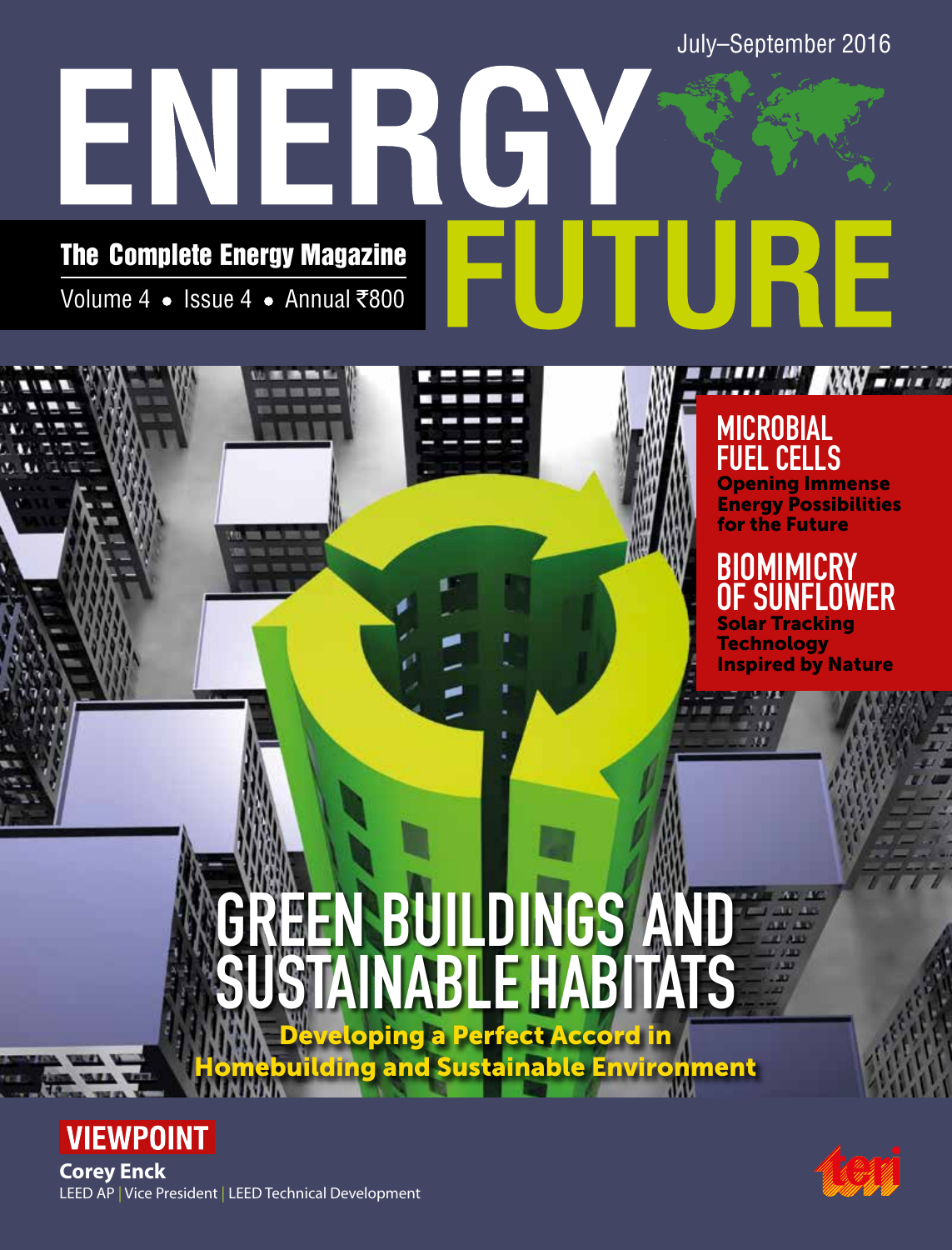# PADDY STRAW-BASED POWER GENERATION FROM BIOGAS Fazilka District in Punjab Leading the Way!

Punjab has taken the lead to explore possibilities to gainfully use excessive biomass, in the form of waste material of crops, with encouraging results. In this article, Dr Ram Chandra, Prof. V K Vijay, Prof. P M V Subbarao, S Nagpal, A Trivedi, B Jha, and Vandit Vijay discuss about a case study of 1.0 MW power generation at Fazilka district in Punjab. This is the first biogas-based power plant in India which is operating on paddy straw for large-scale production of green energy. It is a novel initiative wherein agricultural waste is used to generate clean energy using biogas produced from paddy straw. Read on to know more…

The deteriorating quality of life in<br>
urban hubs of India, especially<br>
in cities like Delhi, shackles our<br>
overall growth potential. "Delhi wakes he deteriorating quality of life in urban hubs of India, especially in cities like Delhi, shackles our up to air five times worse than the safe standard" as reported by a national daily, *The Times of India*, on Christmas in 2015. Delhi has been ranked poorly amongst the most polluted cities in the world. Furthermore, the case of paddy straw burning in Punjab and other northern parts of India causes serious concern over air pollution levels in Delhi and nearby areas, every year, during the paddy harvesting season. This burning causes a manifold increase in the pollution levels of the adjoining areas. The National Aeronautics and Space Administration (NASA), USA, had been alerting about the same since the past few years. This alarming increase in air pollution is a matter of great concern as we are aware that the air we are breathing is extremely unsafe and unhygienic for the current and future generations as well . We have become

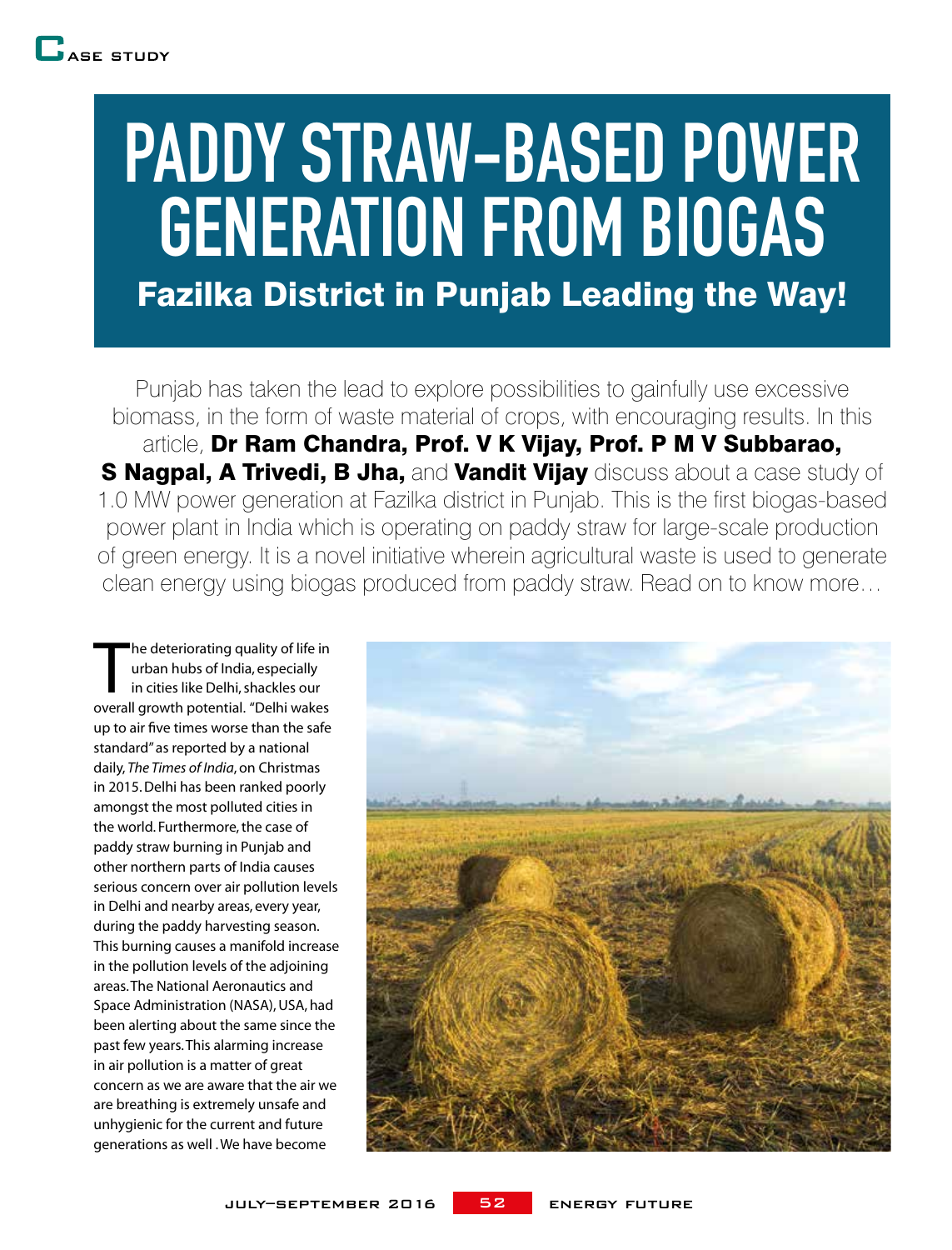so much helpless to the extent that the Government was forced to introduce the 'Odd–Even' formula for operation of private vehicles on roads so that the air pollution level of Delhi could be controlled to some extent.

The second generation of biofuels' production from renewable energy resources, 'plant biomass', refers particularly to the lignocellulosic biomass/materials, as this makes up the majority of the cheap and abundant non-food materials available from plants. Therefore, lignocellulosic feedstock can offer the potential to provide novel biofuels of the 'second generation of biofuels'. The production of biogas and bioethanol from renewable biomass has been the major research focus around the world with a view to supplement petroleum fuels and reduce environmental pollution as well.

The use of biogas being an environment-friendly, clean, cheap, and versatile fuel and its production from various available biomass resources is a viable option for our country. Harnessing such a resource will not only promote rural industries, agriculture, dairy, and animal farming in a sustainable way but will also help in regulating environmental cycles effectively, since nutrients, such as nitrogen, phosphorus, and potassium as well as micro-nutrients (zinc, iron, manganese, and copper) conserved in the process, in the slurry,



**Picture 2:** Paddy straw bales being used for pulverization

can be returned to the soil. It has been observed that the use of slurry as a fertilizer has many advantages as compared to farm yard manure. Weed seeds in the substrates are destroyed completely during the digestion process and they are richer in nutrients when compared to farm yard manure.

Biogas after methane enrichment is as good as natural gas for powering the internal combustion engines used for various power generation applications and automobiles. Thus, biogas is a good substitute of the conventional compressed natural gas which is derived from crude petroleum. Moreover, biogas production from plant biomass being CO<sub>2</sub> neutral, its combustion again lowers



**Picture 1:** A view of paddy straw-based biogas plant installed at Fazilka, Punjab the Indian Institute of Technology (IIT)

the emissions in comparison to gasoline, diesel fuel, and even natural gas.

### **Installation of Biogasbased 1.0 MW Power Generation System in Fazilka**

This is the first biogas-based power plant in India which is operating on paddy straw for large-scale biogas production. Sampurn Agri Ventures Private Limited (SAVPL) is a private limited company established in 2006 to set up a Project for Cogeneration of Power and Bio-Fertilizer, at village Panchanwali in Fazilka district, Punjab, India. The project of SAVPL was sanctioned as a mega project by the Government of Punjab in the month of December 2011. The installed biogas production system is based on a 100 per cent usage of paddy straw as substrate for biogas production. The initial startup of anaerobic digester was carried out by using cattle dung. The established facilities were supposed to produce nearly 12,000 m<sup>3</sup>/day of biogas from 40.0 tonnes of paddy straw to run power generation system for 24 hours to produce electricity at 1.0 MW scale. But due to low amount of biogas production power generation, the unit was not able to run beyond four hours. Thereafter,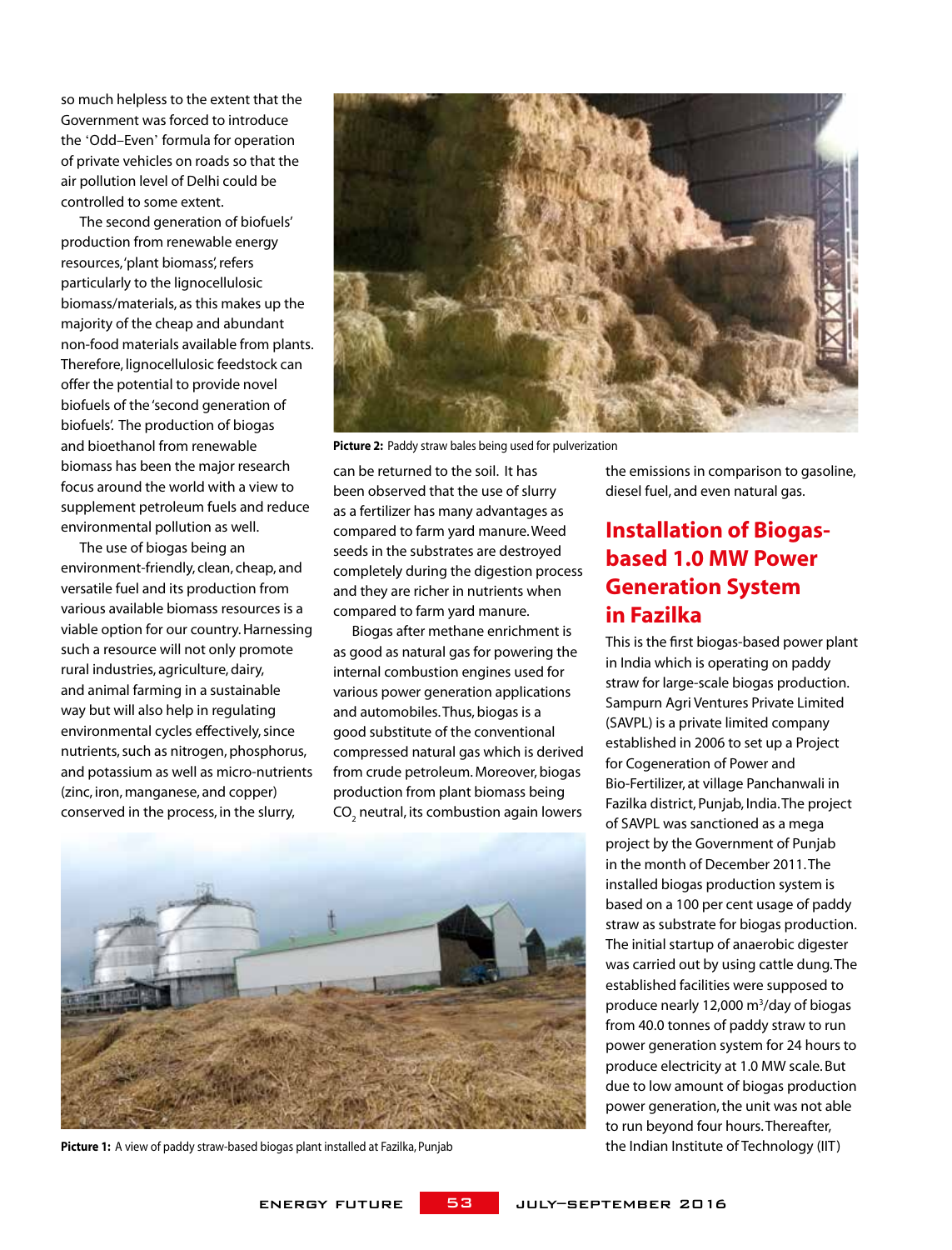

**Picture 3:** Paddy straw pulverization unit using hammer mill

Delhi, was asked to provide technical help to improve the performance of the system. At present, the performance has been significantly improved to produce electricity for 6–8 hours though various level interventions carried out by IIT Delhi in order to increase biogas productivity. At present, the paddy straw processing capacity of the system is about 10.0 tonnes/day. Picture 1 shows the installed paddy straw-based biogas plant.

The system comprises the following sections—(i) Feed preparation unit; (ii) Substrate feeding unit; (iii) Biogas generation unit; (iv) Hydrogen sulphide scrubbing unit; (v) Power generation and grid feeding unit; and (vi) Biofertilizer production unit.

The brief details of individual units have been provided below.

### **Paddy Straw Feed Preparation Unit**

The paddy straw received, in bales, from the entire region of Fazilka, Punjab, is stored in storage unit. Further, the paddy straw is manually spread over the width of the conveyer belt to be fed into the pulverization unit for its size reduction to a level of 3–5 mm. Picture 2 shows paddy straw being used for feed preparation. The average capacity of paddy straw pulverization unit is 1.0 tonnes/h. This unit is powered by an electric motor of 75.0 kW, which consumes nearly 94 kWh energy per hour of operation.



**Picture 4:** A visual of continuously stirred tank reactor digester of 2,000 m<sup>3</sup> the range of 50–55 per cent and

This unit also consists of a pulverized paddy straw collection system followed by an aspirator system for the collection of dust generated during the pulverization process. The aspirator unit is powered through electrical power of 30 kW, which consumes 37.5 kWh energy per hour of operation. Picture 3 shows paddy straw pulverization unit.

#### **Substrate Feeding Unit**

The pulverized paddy straw is taken from conveyer belt to a blending tank where it is mixed with water obtained from solid–liquid separation of biogas spent slurry taken from digestate of biogas plant. In this tank, the total solids concentration is maintained at a level of 10–15 per cent. The blended substrate is fed to the anaerobic digesters through a pump comprising blended substrate handling capacity of 30 m<sup>3</sup>/h. This pump is powered from an electrical motor of 18.65 kW, which consumes nearly 23 kWh energy per hour of operation.

#### **Biogas Generation Unit**

This unit consists of three anaerobic reactors wherein the water capacity of two reactors is 3,400  $\mathsf{m}^{_3}$  and for one reactor [continuously stirred tank reactor (CSTR type)] is 2,000 m<sup>3</sup>. The prepared paddy straw substrate is first fed to two digesters through the feeding unit where substrate manages to hold for nearly 30 days of retention time to produce biogas. The digestate of these two reactors (leachates coming out) is thereafter sent to the CSTR reactor where it holds for nearly 10 days of retention time for further biogas production. Picture 4 shows the CSTR-type digester. These reactors operate nearly 10–15 per cent of total solids concentration at mesophilic temperature and are equipped with stirring mechanism to mix the substrate, occasionally, as per the requirement.

This anaerobic digester produces nearly 3,000 m<sup>3</sup> of biogas per day with methane and carbon dioxide content in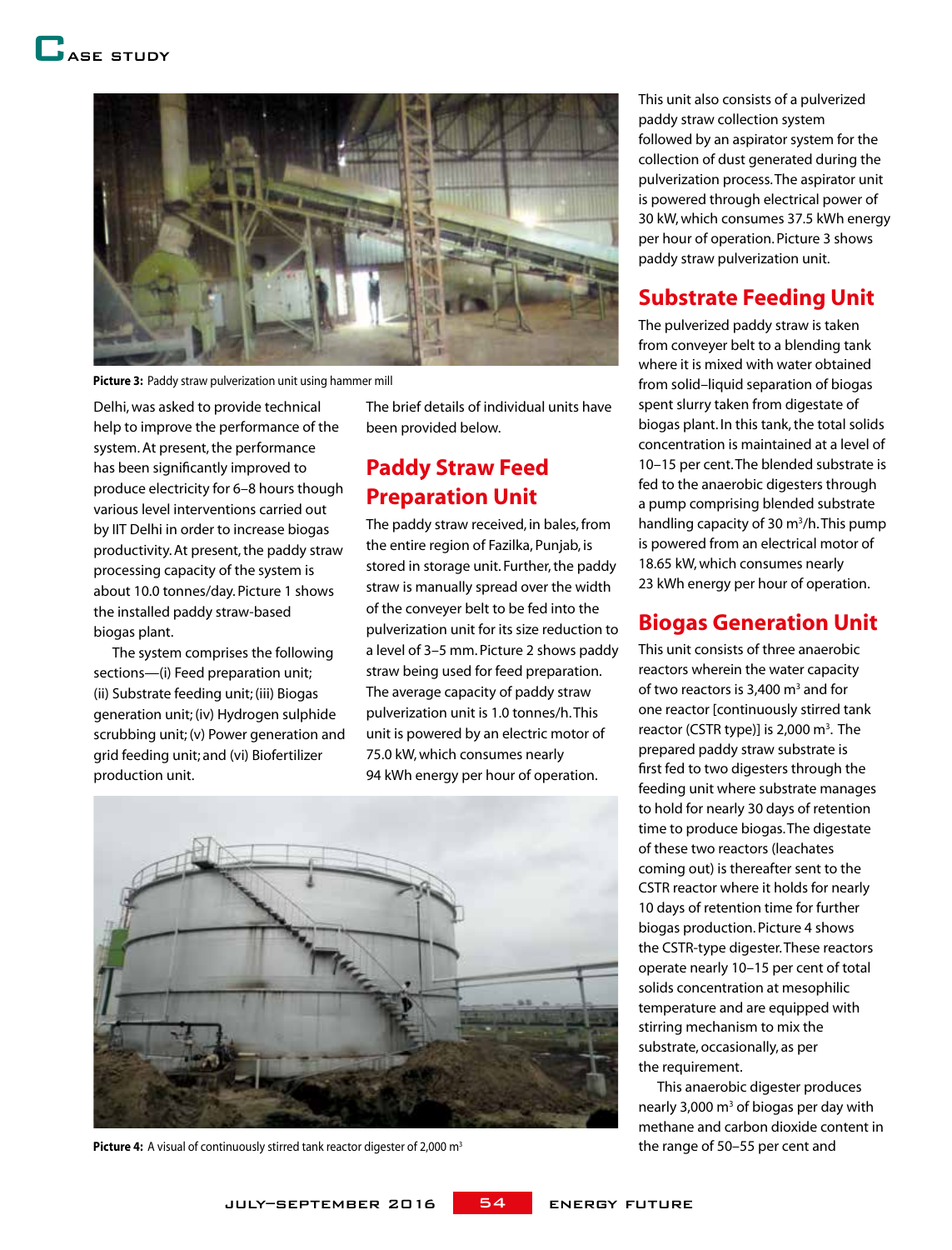40–45 per cent, respectively. The hydrogen sulphide content in produced biogas varied from 500 to 800 ppm.

### **Hydrogen Sulphide Scrubbing Unit**

This unit comprises a hydrogen sulphide scrubber. The biogas produced from anaerobic digesters is passed through



**Picture 5:** A visual of installed hydrogen sulphide biological scrubber

this scrubber at a flow rate of nearly 500 m<sup>3</sup>/h to reduce the concentration of hydrogen sulphide gas from the biogas. It is an essential requirement to reduce hydrogen sulphide level below 50 ppm to use biogas as fuel to operate the engine. The engine is coupled with an alternator to generate electricity. The unit also consists of 5.5 kW electric motor to power a booster pump, which passes the raw biogas through the scrubber unit. An electric motor having 5.5 kW power is used to circulate the digested slurry in the scrubbing unit. The total power consumption in hydrogen sulphide scrubbing unit is 11 kW, which utilizes 13.75 kWh energy per hour of operation. Picture 5 shows hydrogen sulphide removal unit. In this unit, the

conversion of hydrogen sulphide takes place into formation of ammonium sulphide and phosphoric acid with the help of DAP (di-ammonium phosphate) through recirculation of slurry. The product, thus obtained, has large potential application for rejuvenation of saline soils.

## **Power Generation and Grid Feeding Unit**

The power generation unit consists of an MWM, German-make 100 per cent biogas engine generator (six cylinders) with a capacity to produce 1.2 MW per hour electrical energy through an alternator of three phase 415 V. The consumption of biogas is nearly 500 m<sup>3</sup> biogas per hour. Picture 6 shows the installed power generation unit. At present, the amount of available biogas enables to operate power generation unit for about six hours of operation which generates nearly 6,000 kWh of electrical energy per day. Picture 7 depicts the control panel readings for power generation values installed with the power generation unit. The electricity produced from the power generation unit (three phase, 415 V)

is being fed to the national electricity grid through an 11 kV transformer and necessary power control systems.

# **Biofertilizer Production**

Biofertilizer production unit comprises of slurry dehydration system (solid–liquid screw separator press). This unit has two horizontal solids– liquid separating machines with a slurry handling capacity of 8.0 m<sup>3</sup>/h. The system is able to separate solids material that is nearly 600 kg/h with a moisture content of about 65 per cent. The separated liquid is recycled to prepare paddy straw substrate in blending tank. The obtained biosolids are air dried and used as biofertilizer for land applications. The added advantage of biogas generation from paddy straw is production of silica rich biofertilizer. The silicon (Si) is a beneficial plant nutrient and yield responses to its application have been frequently demonstrated in Si-accumulator crops, such as rice and sugarcane. Increased crop yields are the result of simultaneous increases in plant tolerance to a wide range of stresses. The applied silica results in yield increase of up to 35 per cent.



**Picture 6:** A view of installed power generation unit